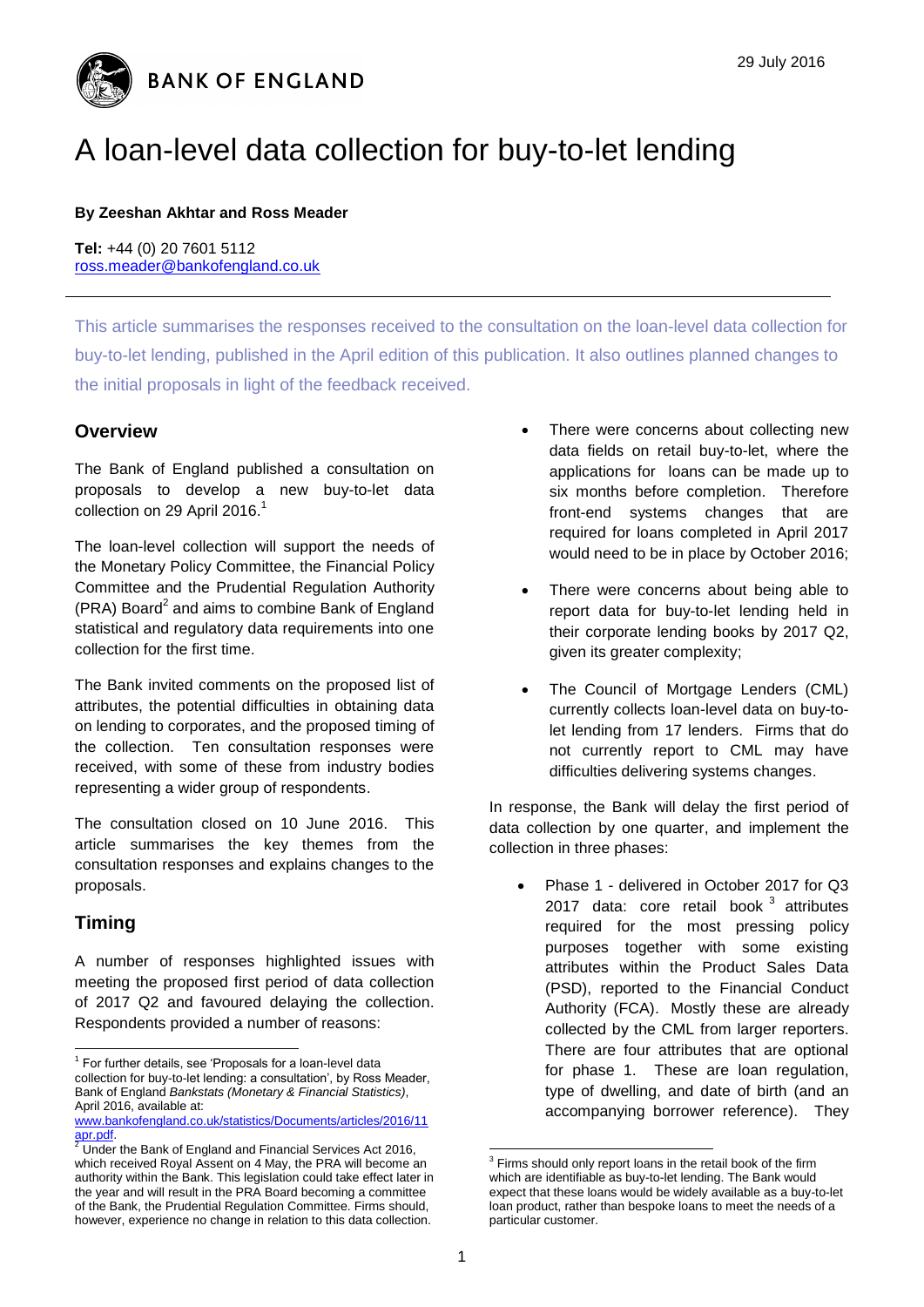are included because they are currently included in existing reporting to the CML and will be optional until phase 2 reporting starts.

- Phase 2 delivered in April 2018 for Q1 2018 data: the remaining retail book attributes.
- Phase 3 delivered in October 2018 for Q3 2018 data: data attributes required for buyto-let lending in the corporate book.

The Bank has today published details of the data collection relating to phase  $1.^4$  Respondents suggested aligning the publication of the details of the data collection to the publication of the PRA's final policy on buy-to-let underwriting standards. The PRA is reviewing responses to the consultation paper on underwriting standards, 5 and will publish its final policy in due course. The Bank intends to publish details of phase 2 alongside the PRA's Policy Statement on underwriting standards.

The Bank welcomes the CML suggestion to set up a working group with firms to refine the collection of data relating to the corporate book, where there are greater complexities. Details of the collection of corporate data will be published once that work is complete.

### **Reporting thresholds**

The Bank had proposed that all firms with gross flows of new lending exceeding £20mn annually would be required to report. Respondents raised concerns around the proposed population coverage of the data collection, particularly for some specialist firms that carry out a small number of high value loans. The Bank is also mindful of the burden of reporting for smaller entities within a wider banking group.

To avoid disproportionate reporting burden, only firms or groups of firms carrying out new buy-to-let mortgage lending exceeding £20mn annually across at least 60 loans will be required to report. Individual entities that form part of a group are expected to report, except where an entity lends

less than £20m and 60 loans per year and contributes less than 2% of the number of new loans within a group. This will be monitored using the Mortgage Lenders and Administrators Return (MLAR), for firms that report it, and market intelligence.

## **Data sharing and data protection**

In addition to the Bank and the PRA having access to the data collection, the Bank anticipates sharing data with the Financial Conduct Authority (FCA). Some respondents questioned the purpose of this data sharing and sought clarity on the circumstances under which this will occur.

The Bank anticipates sharing data with the FCA, to inform the FCA's considerations of how to advance its statutory objectives under the Financial Services and Markets Act 2000 (FSMA). This includes the FCA considering whether and how it can advance its market integrity objective, and whether activity in the buy-to-let market might have any consequential effects on consumers of regulated products and its other statutory responsibilities.

The Bank envisages routine data sharing with the FCA in accordance with Schedule 7 of the Bank of England Act 1998. This permits the Bank to share data collected under Section 17 of the 1998 Act with the FCA in circumstances when the Bank considers that disclosure would enable or assist the FCA to discharge its functions under legislation, including FSMA.

The data collected includes a limited amount of data relating to individual borrowers that could potentially, in combination with other data, allow individuals to be identified – in particular, the Bank requires borrower date of birth and postcode attributes (as part of phase 2). These are required for two purposes:

- To match to other datasets to understand broader trends in the housing market to inform monetary policy; and
- To match across borrowers and identify the total borrowing across a borrower's entire portfolio to support micro and macroprudential policy.

As with all collections containing personal data, the Bank will process this in accordance with the requirements of the Data Protection Act 1998. As such, we anticipate that where possible, use of the

 4 The details are available at:

[www.bankofengland.co.uk/statistics/Pages/reporters/defs/default.](http://www.bankofengland.co.uk/statistics/Pages/reporters/defs/default.aspx) <mark>aspx</mark>.<br><sup>5</sup> Underwriting standards for buy-to-let mortgage contracts, PRA

CP11/16, April 2016:

[www.bankofengland.co.uk/pra/Pages/publications/cp/201](http://www.bankofengland.co.uk/pra/Pages/publications/cp/2016/cp1116.aspx)  [6/cp1116.aspx.](http://www.bankofengland.co.uk/pra/Pages/publications/cp/2016/cp1116.aspx)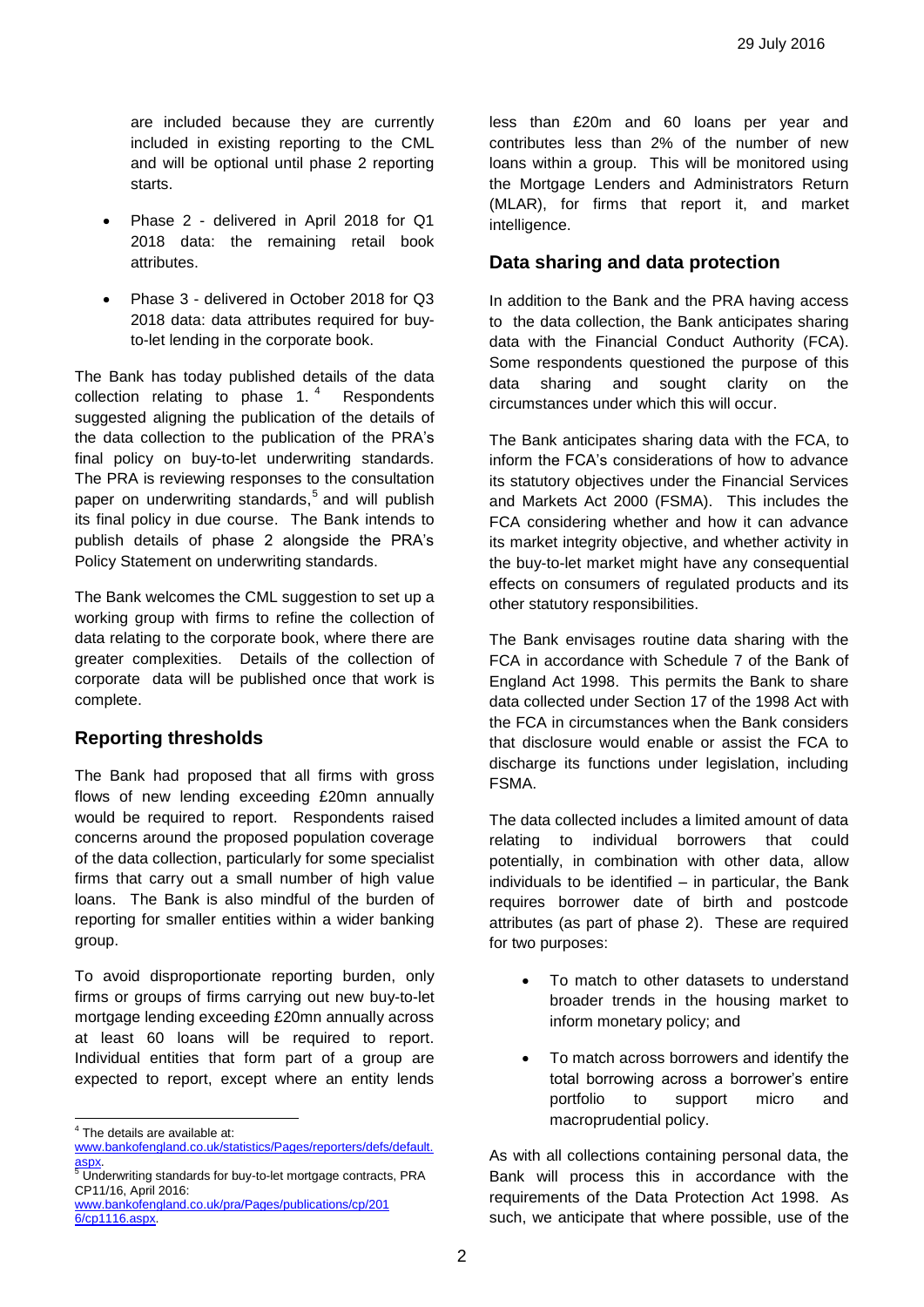data will be restricted to a less detailed version of the data.

Respondents highlighted that firms may need to make their customers aware that certain personal data are being used for purposes other than the mortgage approval process. The Bank considers that it is likely that the provision of this data to the Bank and PRA by firms and any onward disclosure by the Bank to the FCA would be on the basis that it is necessary for the performance of their respective statutory functions, and so would not require consent from individuals. Nevertheless, firms may wish to consider whether it is appropriate for them to amend the terms of their agreements or privacy notices with customers to make clear that such information will be made available to the regulators for the identified purposes.<sup>6</sup>

#### **Detail of the collection**

Following discussions with industry groups during the consultation the Bank recognises that the proposed collection requires flexibility to collect attributes relating to multiple borrowers and multiple properties. Some attributes will be collected for each borrower and property relating to the loan. The collection will be limited to loans that are wholly secured by buy-to-let property or the borrower's main residence.

Given similarities with the PSD attributes, firms would prefer definitions to be aligned where a common attribute is collected even though they are for different sets of loans. The Bank has endeavoured to do this where possible. Differences will exist where data requirements are driven by the PRA supervisory statement, or in order to be comparable to other existing data sources collected by the Bank because this collection needs to support multiple purposes.

In response to concerns from respondents where there are multiple tranches of loans, the requirement will be to report based on the largest part of the loan rather than each separately. This is consistent with PSD definitions and avoids potential difficulties with having to report each tranche separately.

Firms have different practices in how they treat remortgages resulting in additional borrowing where the borrower refinances with the same lender.

 $\overline{a}$ 

Some firms treat this as a further advance, while others redeem the original loan and raise a new loan. Discussions with industry groups during the consultation concluded that, for the purpose of this data collection, in both cases this should be reported as a further advance for the additional borrowing only.

Firms reported issues in being able to deliver data relating to interest rate switches. The Bank has weighed these difficulties against the benefits of collecting this information and has decided to remove interest rate switches data from the collection.

A final updated list of phase 1 attributes can be found in Appendix 1.

# **Plausibility checking**

Validation rules applied to submissions will ensure errors are kept to a minimum. The Bank will also carry out 'plausibility' checking on the data and raise queries with reporters about the data as appropriate. Broadly speaking, validations relate to ensuring accounting identities are met and plausibility relates to comparing, for plausibility, the latest reported data point with its time series and other related information, both current and historical. The Bank's interest in collecting granular data does not lie in wanting to examine individual loans. Instead, it is to be able to better understand the distribution of characteristics for lending within the aggregate data. For this reason, the Bank does not envisage the plausibility checking process being more intense for reporters than traditional statistical forms once the new data has settled down.

 $6$  See Data Protection Act 1998, paragraph 3 of Schedule 1, Part II.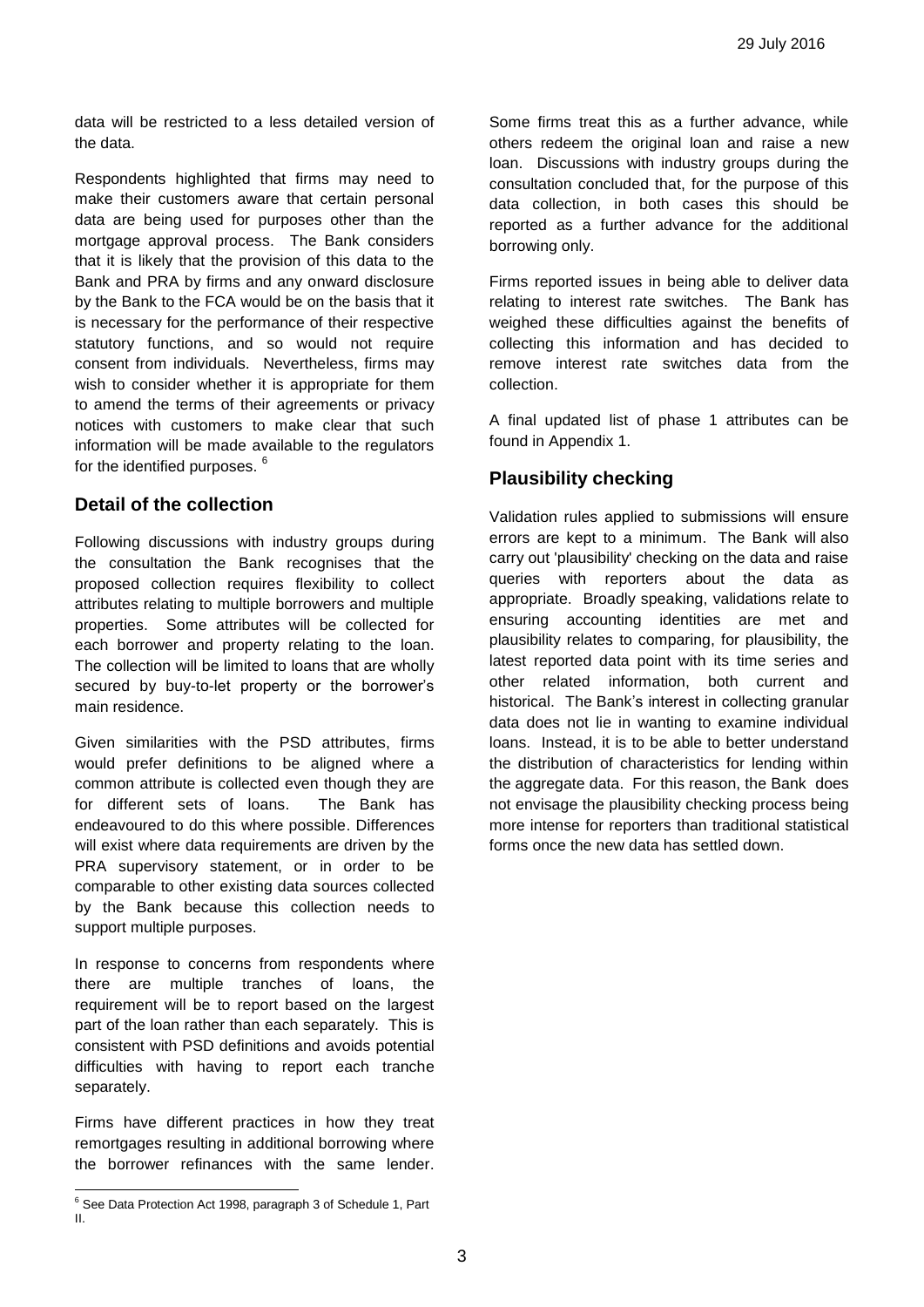# **Appendix 1: List of phase 1 attributes**

| <b>Attribute</b>                                                                          | Data type         | <b>Enumeration</b>                                                                                                                                                                                                                 | <b>Collected</b><br>currently by<br><b>CML</b> | <b>Optional</b><br>attributes<br>for phase 1 |  |  |  |
|-------------------------------------------------------------------------------------------|-------------------|------------------------------------------------------------------------------------------------------------------------------------------------------------------------------------------------------------------------------------|------------------------------------------------|----------------------------------------------|--|--|--|
| <b>Submission attributes</b>                                                              |                   |                                                                                                                                                                                                                                    |                                                |                                              |  |  |  |
| <b>Submitting Firm</b><br>Reference                                                       | <b>String</b>     |                                                                                                                                                                                                                                    | ✓                                              |                                              |  |  |  |
| Loan attributes (to be reported for each loan)                                            |                   |                                                                                                                                                                                                                                    |                                                |                                              |  |  |  |
| <b>Transaction Reference</b>                                                              | String            |                                                                                                                                                                                                                                    | ✓                                              |                                              |  |  |  |
| Book Type                                                                                 | Category          | R: Retail                                                                                                                                                                                                                          |                                                |                                              |  |  |  |
| <b>Intermediary Reference</b>                                                             | String            | NA: Not available                                                                                                                                                                                                                  | ✓                                              |                                              |  |  |  |
| <b>Account Open Date</b>                                                                  | Date (YYYY-MM-DD) |                                                                                                                                                                                                                                    | $\checkmark$                                   |                                              |  |  |  |
| Loan Type                                                                                 | Category          | HP: House purchase<br>LB: Let-to-buy<br>RE: Remortgaging<br>FA: Further advance<br>SC: Second charge<br>CC: Consent-to-let conversion<br>NK: Not Known                                                                             | ✓                                              |                                              |  |  |  |
| Loan Amount                                                                               | Numeric (£)       |                                                                                                                                                                                                                                    | ✓                                              |                                              |  |  |  |
| Extra Money Lent                                                                          | Numeric (£)       |                                                                                                                                                                                                                                    | $\checkmark$                                   |                                              |  |  |  |
| Purpose Of Additional<br><b>Funds</b>                                                     | Category          | E: Extra funds lent to expand or re-leverage BTL<br>portfolio<br>I: Extra money lent for improvements to rental<br>property<br>O: Extra funds lent for other use<br>NA: Not applicable<br>NE: No extra money lent<br>NK: Not known | $\checkmark$                                   |                                              |  |  |  |
| Loan Regulation                                                                           | Category          | C: Consumer buy-to-let<br>O: Other regulated<br>N: Not regulated                                                                                                                                                                   | ✓                                              | ✓                                            |  |  |  |
| Mortgage Term                                                                             | Integer (months)  |                                                                                                                                                                                                                                    | ✓                                              |                                              |  |  |  |
| <b>Repayment Method</b>                                                                   | Category          | C: Capital and interest<br>I: Interest only<br>M: Part and part                                                                                                                                                                    | ✓                                              |                                              |  |  |  |
| <b>Initial Gross Rate</b>                                                                 | Numeric (%) - 2dp |                                                                                                                                                                                                                                    | ✓                                              |                                              |  |  |  |
| Interest Rate Type                                                                        | Category          | F: Fixed rate<br>D: Discounted variable rate<br>T: Rate tracker<br>S: Standard variable rate<br>O: Other                                                                                                                           | ✓                                              |                                              |  |  |  |
| Date Initial Rate Ends                                                                    | Date (YYYY-MM-DD) |                                                                                                                                                                                                                                    | $\checkmark$                                   |                                              |  |  |  |
| <b>Stressed Rate</b>                                                                      | Numeric (%) - 2dp |                                                                                                                                                                                                                                    | $\checkmark$                                   |                                              |  |  |  |
| Property attributes (in the case of multiple properties to be reported for each property) |                   |                                                                                                                                                                                                                                    |                                                |                                              |  |  |  |
| Property Reference                                                                        | String            |                                                                                                                                                                                                                                    |                                                |                                              |  |  |  |
| Property Post Code                                                                        | <b>String</b>     | O: Outside the UK                                                                                                                                                                                                                  | $\checkmark$                                   |                                              |  |  |  |
| <b>New Dwelling</b>                                                                       | Category          | N: New dwelling<br>E: Existing dwelling<br>NK: Not known<br>NA: Not applicable                                                                                                                                                     | ✓                                              |                                              |  |  |  |
| Property Value                                                                            | Numeric (£)       |                                                                                                                                                                                                                                    | ✓                                              |                                              |  |  |  |
| <b>Purchase Price</b>                                                                     | Numeric (£)       | NA: Not applicable                                                                                                                                                                                                                 | ✓                                              |                                              |  |  |  |
| Monthly Rental Income                                                                     | Numeric (£)       | NA: Not applicable                                                                                                                                                                                                                 | ✓                                              |                                              |  |  |  |

 7 The CML collect a narrower breakdown.